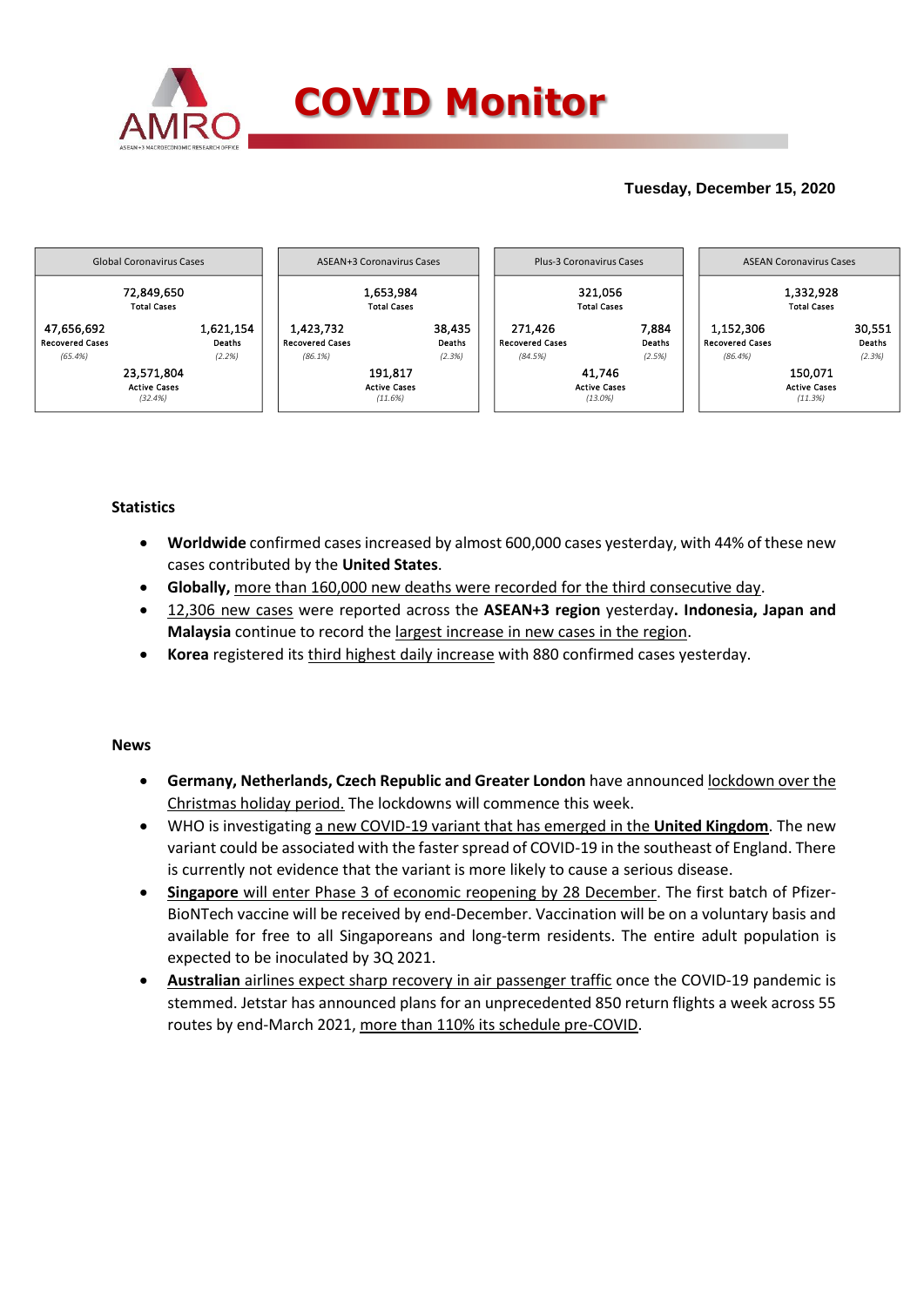

#### Overview of Confirmed COVID-19 Cases

| <b>Economy</b>       | <b>Total</b><br>Cases | Cases per 1M<br>Population | <b>New</b><br>Cases | <b>New Cases per</b><br>1M Pop. | <b>New Cases</b><br>$(7$ -day avg) $1$ | ∆New Cases     | ∆% New<br>Cases | <b>Total</b><br><b>Deaths</b> | <b>New</b><br>Deaths | <b>Fatality</b><br>Rate (%) | <b>Total</b><br><b>Recovered</b> | <b>Recovery</b><br><b>Rate (%)</b> | <b>Active</b><br><b>Cases</b> | <b>Resolved cases</b><br>$(96)^2$ |
|----------------------|-----------------------|----------------------------|---------------------|---------------------------------|----------------------------------------|----------------|-----------------|-------------------------------|----------------------|-----------------------------|----------------------------------|------------------------------------|-------------------------------|-----------------------------------|
| Global               | 72,849,650            |                            | 597,109             |                                 |                                        | $-75,655$      | 0.8             | 1,621,154                     | 8,792                | 2.2                         | 47,656,692                       | 65.4                               | 23,390,848                    | 67.9                              |
| ASEAN+3              | 1,653,984             |                            | 12,036              |                                 |                                        | $-2,238$       | 0.7             | 38,435                        | 254                  | 2.3                         | 1,423,732                        | 86.1                               | 189,951                       | 67.9                              |
| Plus-3               | 318,405               |                            | 3,196               |                                 |                                        | $-889$         | 1.0             | 7,819                         | 28                   | 2.5                         | 269,227                          | 84.6                               | 41,359                        | 88.5                              |
| <b>ASEAN</b>         | 1,323,543             |                            | 9,651               |                                 |                                        | $-1,349$       | 0.7             | 30,362                        | 196                  | 2.3                         | 1,144,589                        | 86.5                               | 148,592                       | 87.9                              |
|                      |                       |                            |                     |                                 |                                        |                |                 |                               |                      |                             |                                  |                                    |                               |                                   |
| China                | 86,758                | 62                         | 17                  | 0.0                             |                                        | $\mbox{-}8$    | $0.0\,$         | 4,634                         | $\mathbf 0$          | 5.3                         | 81,810                           | 94.3                               | 314                           | 99.6                              |
| Hong Kong, China     | 7,623                 | 998                        | 82                  | 12.4                            |                                        | 26             | 1.1             | 120                           | 3                    | 1.6                         | 6,266                            | 82.2                               | 1,222                         | 84.0                              |
| Japan                | 182,311               | 1,450                      | 1,672               | 18.8                            |                                        | $-595$         | 0.9             | 2,530                         | 49                   | 1.4                         | 150,791                          | 82.7                               | 29,028                        | 84.1                              |
| Korea                | 44,364                | 852                        | 880                 | 13.8                            |                                        | $-312$         | 2.0             | 600                           | 13                   | 1.4                         | 32,559                           | 73.4                               | 10,795                        | 75.7                              |
|                      |                       |                            |                     |                                 |                                        |                |                 |                               |                      |                             |                                  |                                    |                               |                                   |
| Indonesia            | 623,309               | 2,310                      | 5,489               | 22.9                            |                                        | $-199$         | 0.9             | 18,956                        | 137                  | 3.0                         | 510,957                          | 82.0                               | 93,165                        | 85.1                              |
| Malaysia             | 84,846                | 2,554                      | 1,371               | 37.0                            |                                        | $-708$         | 1.6             | 419                           | $\overline{4}$       | 0.5                         | 70,597                           | 83.2                               | 13,667                        | 83.9                              |
| Philippines          | 450,733               | 4,096                      | 1,333               | 9.7                             |                                        | $-223$         | 0.3             | 8,757                         | 24                   | 1.9                         | 418,723                          | 92.9                               | 21,980                        | 95.1                              |
| Singapore            | 58,325                | 10,229                     | 5                   | 1.2                             |                                        | $-1$           | 0.0             | 29                            | $\mathbf 0$          | 0.0                         | 58,210                           | 99.8                               | 83                            | 99.9                              |
| Thailand             | 4,246                 | 62                         | 9                   | 0.4                             |                                        | 11             | 0.2             | 60                            | 0                    | 1.4                         | 3,949                            | 93.0                               | 237                           | 94.4                              |
| Brunei Darussalam    | 152                   | 337                        | $\mathbf 0$         | 0.0                             |                                        | 0              | 0.0             | 3                             | $\mathbf 0$          | 2.0                         | 147                              | 96.7                               | $\overline{2}$                | 98.7                              |
| Cambodia             | 362                   | 22                         | 3                   | 0.0                             |                                        | $-2$           | 0.8             | $\mathbf 0$                   | $\mathsf 0$          | 0.0                         | 312                              | 86.2                               | 50                            | 86.2                              |
|                      | 41                    | 6                          | $\Omega$            | 0.0                             |                                        | $\mathbf 0$    | 0.0             | $\Omega$                      | $\mathbf 0$          | 0.0                         | 34                               | 82.9                               | 8                             | 80.5                              |
| Lao PDR              |                       |                            |                     | 21.1                            |                                        | $-225$         |                 | 2292                          | 24                   | 2.1                         | 88131                            | 80.5                               |                               | 82.4                              |
| Myanmar              | 109,512<br>1,402      | 2,052<br>15                | 1,170<br>5          | 0.0                             |                                        | $-2$           | 1.1             | 35                            | 0                    | 2.5                         |                                  |                                    | 19,279                        |                                   |
| Vietnam              |                       |                            |                     |                                 |                                        |                | 0.4             |                               |                      |                             | 1,246                            | 88.9                               | 121                           | 91.4                              |
| Belgium              | 608,137               | 52,803                     | 4,978               | 432.2                           |                                        | 2,216          | 0.8             | 17,951                        | 159                  | 3.0                         |                                  |                                    |                               |                                   |
| France               | 2,377,112             | 36,574                     | 2,960               | 390.1                           |                                        | 25,357         | 0.1             | 57,924                        | 370                  | 2.4                         |                                  |                                    |                               |                                   |
| Germany              | 1,357,261             | 16,357                     | 6,451               | 177.3                           |                                        | $-7,083$       | 0.5             | 22,634                        | 528                  | 1.7                         | 1,012,077                        | 74.6                               | 337,997                       | 75.1                              |
| Italy                | 1,855,737             | 30,809                     | 12,025              | 297.8                           |                                        | $-1,965$       | 0.7             | 65,011                        | 491                  | 3.5                         | 1,115,617                        | 60.1                               | 686,031                       | 63.0                              |
| Netherlands          | 623,567               | 36,084                     | 19,964              | 1,155.3                         |                                        | 10,884         | 3.3             | 10,134                        | 115                  | 1.6                         |                                  | $\sim$                             |                               | $\overline{\phantom{a}}$          |
| Spain                | 1,751,884             | 37,381                     | 21,309              | 0.0                             |                                        | $\mathbf 0$    | 1.2             | 48,013                        | 389                  | 2.7                         | 150,376                          | 8.6                                | 53,521                        | 96.9                              |
| Switzerland          | 384,557               | 44,473                     | 10,726              | 0.0                             |                                        | 0              | 2.9             | 6,154                         | 169                  | 1.6                         | 308,300                          | 80.2                               | 76,346                        | 80.1                              |
| United Kingdom       | 1,874,867             | 27,877                     | 25,464              | 349.9                           |                                        | 2,033          | 1.4             | 64,500                        | 330                  | 3.4                         | $\overline{\phantom{a}}$         | $\sim$                             | $\sim$                        | $\sim$                            |
|                      |                       |                            |                     |                                 |                                        |                |                 |                               |                      |                             |                                  |                                    |                               |                                   |
| Brazil               | 6,927,145             | 32,772                     | 25,193              | 103.3                           | مهيسه                                  | $-22,075$      | 0.4             | 181,835                       | 433                  | 2.6                         | 6,158,049                        | 88.9                               | 582,201                       | 91.6                              |
| Canada               | 472,820               | 12,504                     | 8,377               | 156.4                           |                                        | $-68$          | 1.8             | 13,570                        | 119                  | 2.9                         | 385,021                          | 81.4                               | 72,339                        | 84.7                              |
| Argentina            | 1,498,160             | 32,890                     | 3,558               | 78.1                            |                                        | $-1,716$       | 0.2             | 40,766                        | 98                   | 2.7                         | 1,335,317                        | 89.1                               | 122,077                       | 91.9                              |
| Mexico               | 1,250,044             | 9,836                      | 8,608               | 67.7                            |                                        | $-3,449$       | 0.7             | 113,953                       | 249                  | 9.1                         | 918,681                          | 73.5                               | 217,410                       | 82.6                              |
| Peru                 | 980,943               | 29,885                     | 4,030               | 122.8                           |                                        | $-1,832$       | 0.4             | 36,544                        | 133                  | 3.7                         | 916,335                          | 93.4                               | 28,064                        | 97.1                              |
| <b>United States</b> | 16,447,420            | 49,682                     | 265,615             | 574.6                           |                                        | $-28,577$      | 1.6             | 299,053                       | 1,297                | 1.8                         | 6,298,082                        | 38.3                               | 9,585,967                     | 41.7                              |
|                      |                       |                            |                     |                                 |                                        |                |                 |                               |                      |                             |                                  |                                    |                               |                                   |
| Australia            | 28,048                | 1,080                      | 11                  | 0.3                             |                                        | $\overline{2}$ | 0.0             | 908                           | $\mathbf 0$          | 3.2                         | 25,689                           | 91.6                               | 1,453                         | 94.8                              |
| India                | 9,884,100             | 7,217                      | 27,071              | 19.8                            |                                        | $-3,183$       | 0.3             | 143,355                       | 336                  | 1.5                         | 9,388,159                        | 95.0                               | 352,586                       | 96.4                              |
| Iran                 | 1,115,770             | 13,259                     | 7,501               | 88.5                            |                                        | $-960$         | 0.7             | 52,447                        | 251                  | 4.7                         | 823,231                          | 73.8                               | 243,803                       | 78.1                              |
| Russia               | 2,629,699             | 17,936                     | 27,651              | 188.6                           |                                        | $-78$          | $1.1\,$         | 46,404                        | 481                  | 1.8                         | 2,086,887                        | 79.4                               | 496,408                       | 81.1                              |
| Saudi Arabia         | 359,888               | 10,352                     | 139                 | 4.0                             |                                        | $-27$          | 0.0             | 6,048                         | 12                   | 1.7                         | 350,549                          | 97.4                               | 3,291                         | 99.1                              |
| South Africa         | 860,964               | 14,417                     | 7,999               | 133.9                           |                                        | 117            | 0.9             | 23,276                        | 170                  | 2.7                         | 761,011                          | 88.4                               | 76,677                        | 91.1                              |

Source: Haver Analytics, sourced from Johns Hopkins University; AMRO staff calculations.<br>Notes: New cases since previous day. ∆% refers to percentage change since previous day. Fatality rate measured as deaths per confirme

Data as of 14/12/2020